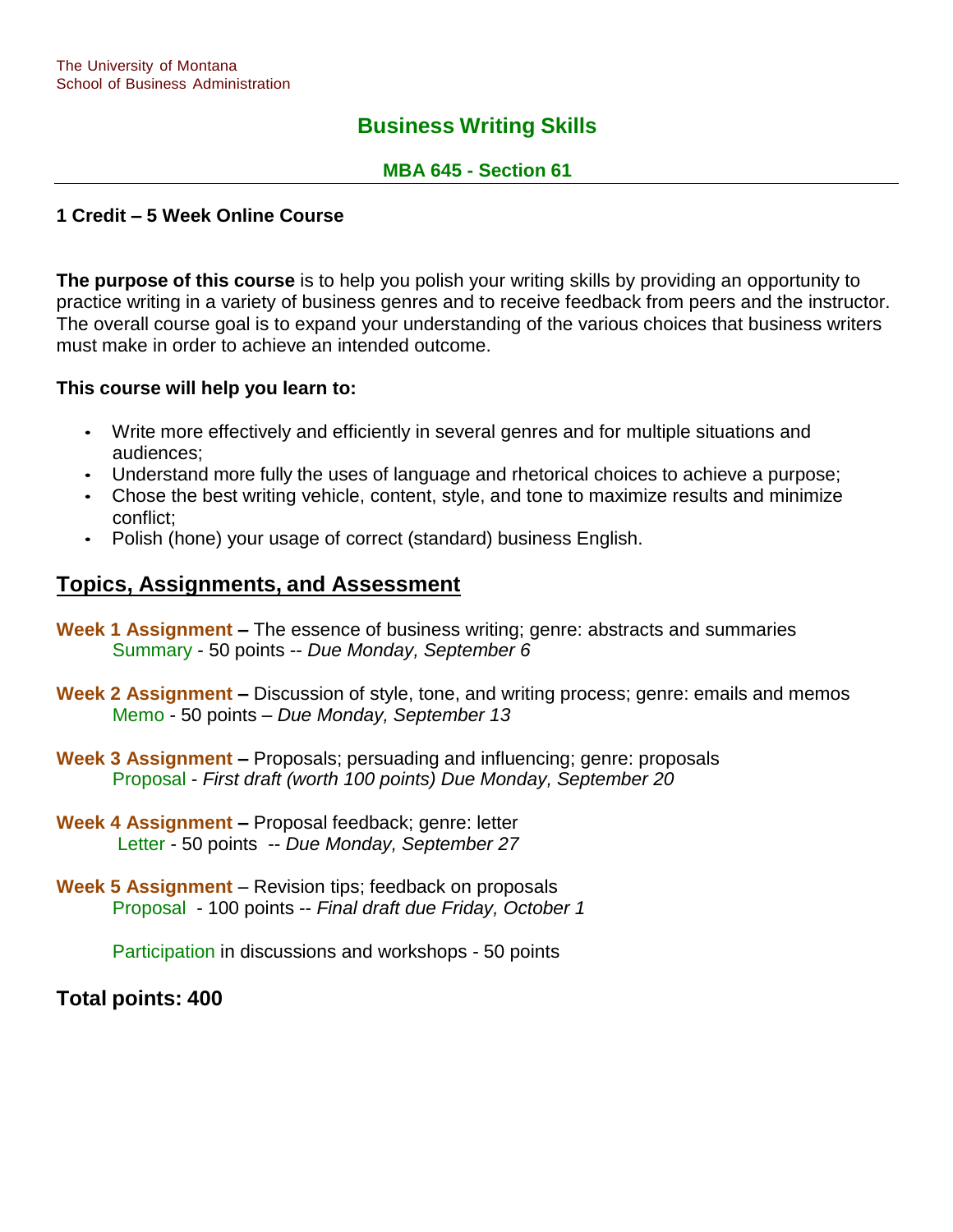# **Course Format**

This course asks you to read, respond to, and compose documents, as well as put various writing theories and advice into practice. Class discussion is a valuable part of this course. The course instructor expects you to participate in class discussion forums by making at least five discussion posts sometime during the course. Please see the link to the participation grading rubric below the syllabus on the course homepage for more specific information on grading of class participation.

## **Discussion forums**:

You will post your thoughts and responses to various topics and questions within a designated forum space. I will respond to as many of your forum posts as possible, especially during the first few forums. As the weeks progress, you and your classmates will carry more of the discussions without as much of my input.

Note that just as in a traditional classroom, your discussion comments need to promote respectful and productive conversations. Even though you cannot see your audience, keep us in mind. We will read and have reactions to what you write. Use each posting as an opportunity to be clear, brief, and in control of tone.

Please contribute to a specific forum during the week in which I post it. For example, in Week 3, there is a forum that asks you to contribute any knowledge of or experience with writing proposals. If you want to make a contribution to this specific discussion forum, please post your thoughts (or questions) to that forum before midnight on Tuesday of Week 3.

#### **Written assignments**:

You will turn in all formal written assignments by submitting (posting) them in each assignment's Moodle page as MS Word documents (either a .doc or.docx). Please include your last name and the assignment name in the file name (*for example:* rossiter.letter.docx). I will add my comments and grade to each assignment and re-post it privately for you to read.

**I do not accept late assignments**, unless you make prior arrangements with me. I also do not grant any course extensions.

You will complete the proposal assignment in two drafts. Note the two assignment due dates: draft proposal due Monday, September 20; final proposal due Friday, October 1, 2021. You will submit your draft copy to me. I will provide you with specific and timely feedback, and then you will revise your report accordingly. You will submit your final proposal during the last week of the class, and I will give it a grade accompanied by some more written feedback.

**Virtual office hours**: You always have the ability to communicate with me personally via my college email or telephone me at 406-544-6182. You are also welcome to request a face to face meeting, if you are in Missoula. I do not have regular office hours in the Gallagher Business Building this semester, but I'm happy to meet you there, if you so desire. Make arrangements for any face-to-face meeting with me via email.

**Recommended Textbook:** *10 Steps to Successful Business Writing* (ISBN-13: 978-1-947308- 30-5) by author Jack E. Appleman (2018); available in paperback from Amazon.com for \$19.95.